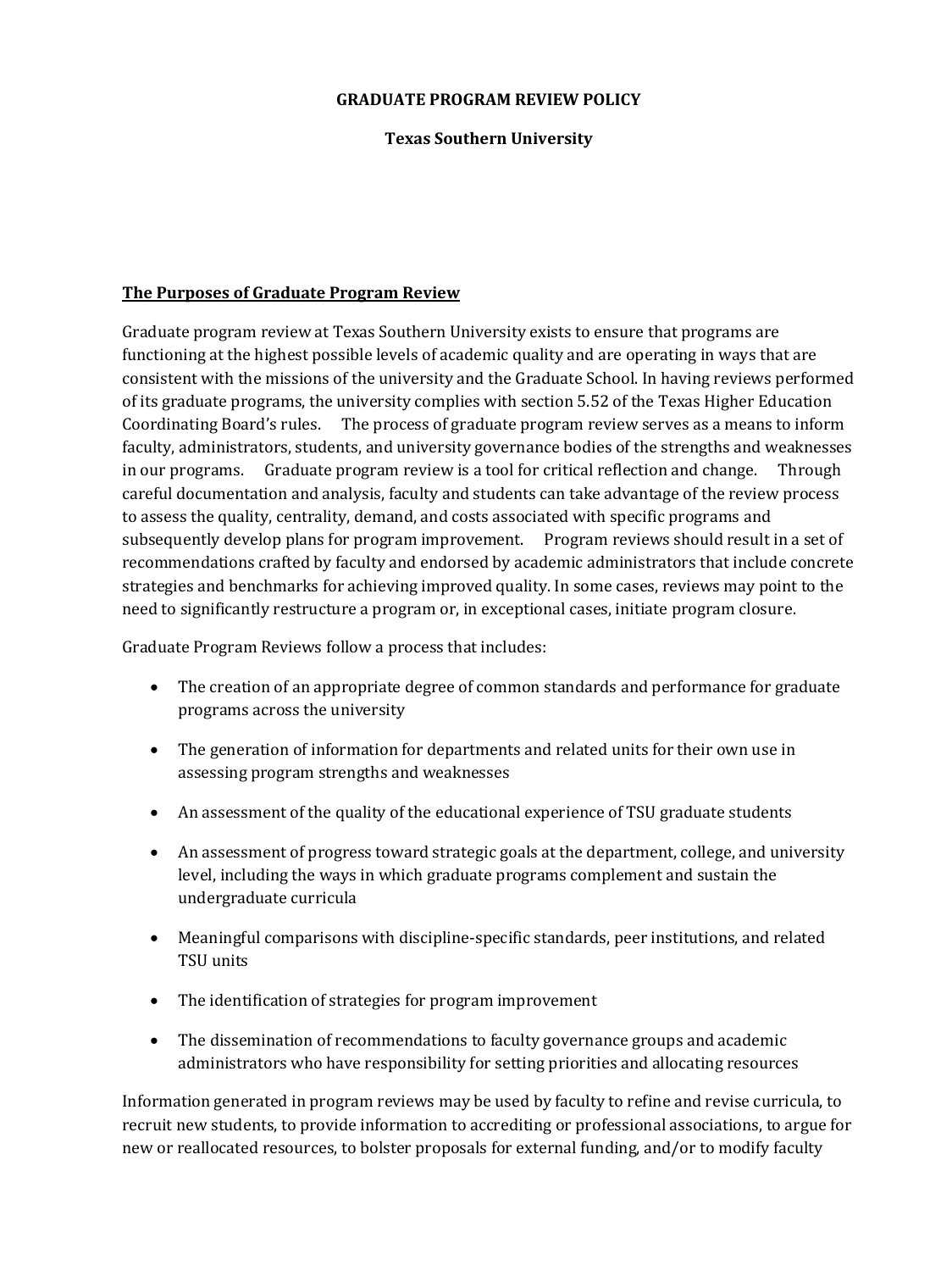assignments. The results of reviews may also be used by university administrators to guide strategic decisions regarding program development and resource allocation. Graduate Program Reviews occur on a periodic basis, primarily through a process of self-study complemented by external critique. The review process is grounded in both university-wide standards and criteria specific to discipline-based and interdisciplinary programs.

# **Self-Study**

Graduate Program Review begins with a self-study by the appropriate graduate faculty. Departments may determine how best to conduct the self-study (who is involved, how the internal process works). It is advisable that those who know the program best (faculty and students) and those responsible for carrying out the recommendations of the review (graduate program coordinators, department chairs and members of executive committees) be closely associated with the self-study.

The unit of analysis for reviews may vary across departments and disciplines. For example, in some areas the review will focus on a single degree or related degrees in a single department (such as the M.S. in Mathematics or the M.Ed. and Ed.D. in Counseling). In other areas, a review may entail one or more degrees that cut across programs (such as the M.S. and Ph.D. in Environmental Toxicology). Because the circumstances vary across programs and departments, the decision as to the appropriate level of analysis will be made jointly by the dean of the college or school and Graduate School in consultation with the Graduate Council.

The format and emphasis of the self-study should be determined by the relevant program faculty. Typically the self-study will consist of qualitative and quantitative analyses of descriptive material and contain the following sections:

*1. General Program Characteristics:* The beginning point of the self-study is the 18 Characteristics of Texas Doctoral Programs which will be provided by the Graduate School for doctoral programs. The same information must be provided by masters only programs (Bold items indicate 18 Characteristics requirements). The Graduate School will assist with the collection of data. A description of the degree program, including the educational objectives and curriculum, should be provided. There should be a discussion of how this degree program enhances departmental, school/college, institutional, and disciplinary objectives, including those aspects of the program which make it unique and those which are interdisciplinary. When appropriate, the self-study should compare and contrast program characteristics with those of comparable or exemplary programs at similar universities. The discussion should include:

- How does the program align with stated program and institutional goals?
- What knowledge and skills are students expected to master? How is student attainment of knowledge and skills assessed? What are the results of the assessment and how is that used for improvement of the program?
- What contributions are program graduates expected to make in academic, industrial, government, nonprofit, or other sectors?
- How has the program evolved since its inception, especially in the past five years?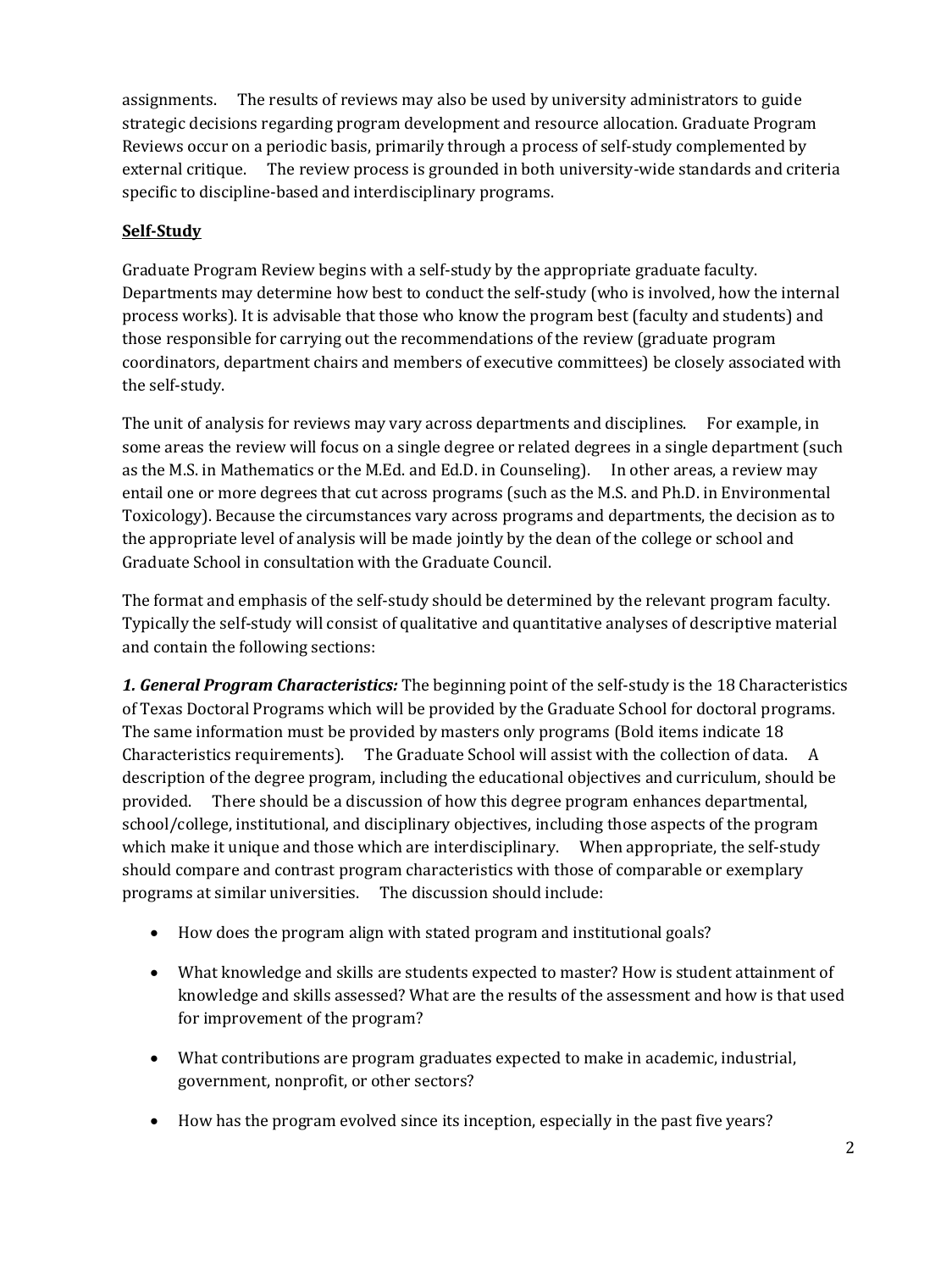- In what ways is this program distinct or comparable to similar programs at other universities?
- Who are peer institutions and which institutions does the program aspire to?
- **What is the date of the last external review?**
- **What is the external program accreditation, including the name of agency and date of last accreditation action?**

*2. Program Curricula:* An assessment of curriculum should illustrate the educational experiences of graduate students, the quality of those experiences, and the interconnections between the graduate and undergraduate curriculum. Questions to address include:

- What are the educational experiences of enrolled students, both required and elective and how does the program measure these?
- For doctoral students, what are the average and range of credit hours completed? (Include individual programs of study for 10 representative students who have achieved candidacy over the preceding seven years in the appendix).
- For master's students, provide a representative program of study and description of the capstone or concluding requirements (thesis, examination, projects, etc.).
- Provide a schedule for all graduate courses offered over the past three years, including the number of courses taught weekdays, evenings, weekends, and summers.
- What is the nature and degree of curriculum integration between the undergraduate and graduate programs?
- How is the graduate curriculum integrated with research opportunities across the campus?
- For doctoral programs, what curricular experiences are employed to prepare graduates for entry into college teaching, organizational management or other leadership roles?
- How are information and instructional technologies utilized in the curriculum?
- Where applicable, how are internships or other field experiences integrated into the curriculum?

*3. Faculty:* Faculty characteristics should focus on those aspects of faculty appointments that are directly relevant to graduate education, including teaching, advising, and research. The Higher Education Coordinating Board defines Core Faculty as "full-time tenured and tenure-track faculty who teach 50 percent or more in the doctoral program or other individuals integral to the doctoral program who can direct dissertation research." Adjunct graduate faculty, visiting graduate faculty, and research faculty are referred to herein as associate graduate faculty. The same standards apply for masters only programs. Questions to address include: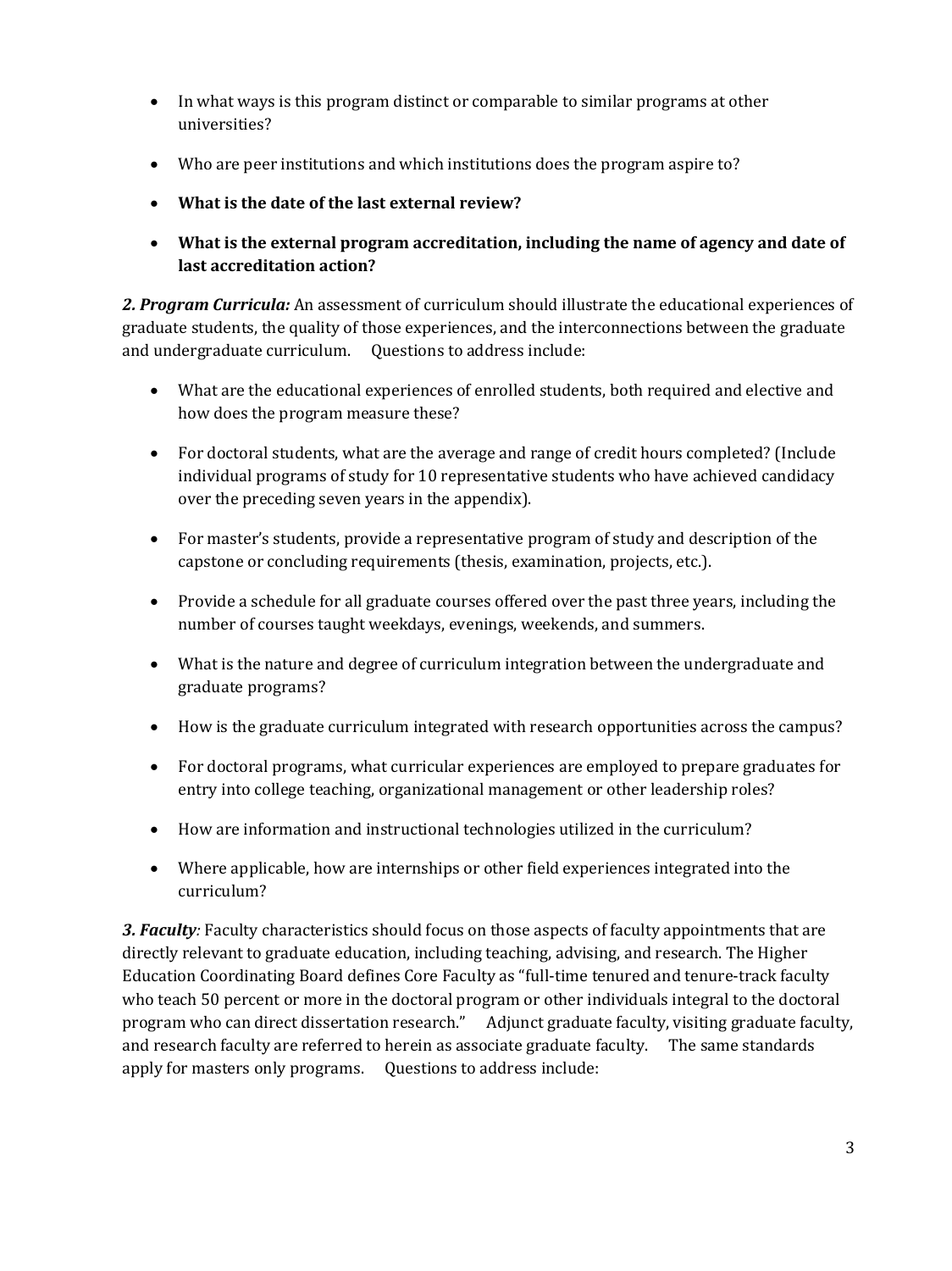- How many graduate faculty are assigned to the program, how has the number fluctuated in the past five years, and what plans are in place to fill current vacancies? **Provide a complete list of graduate faculty who have taught in the last three years using the SACS Faculty Credentials Roster and include complete cv's. Please indicate "Core Faculty".**
- How many associate graduate faculty (adjunct faculty, emeriti faculty, special consultants, or visiting faculty) are appointed in the program, and what are their roles and responsibilities?
- What is the average and range of graduate advisees per graduate faculty member over the previous three years, and the number of master's thesis and dissertation committees chaired by each graduate faculty member and on which faculty serve in non-chair roles?
- **For each of the three most recent years, provide average of the number of discipline-related refereed papers/publications, books/book chapters, juried creative/performance accomplishments and notices of discoveries filed/patents issued separately per core and associated faculty.**
- **For the previous three years, provide the total number of semester credit hours in organized teaching courses taught per academic year by core faculty divided by the number of core faculty.**
- **For each of the three most recent years, provide the average of the number of core and associate faculty receiving funds, average external funds per core and associate faculty, and total external funds per program per academic year.**

*4. Quality of student applicant pool:* Describe the characteristics of applicants and enrolled students, including special attributes of students that may affect recruitment and admissions processes. Questions to address include:

- What evidence is there of student demand for the program?
- What types of students are most attracted to the program and most likely to enroll and succeed?
- **Please describe the admission factors and criteria used by the program**.
- What recruitment activities are used to attract the most qualified and capable students, including special efforts to attract students from traditionally underrepresented populations?
- **Please provide enrollment headcount by ethnicity**.
- **Please provide the percentage of full-time students.**

*5. Student progress and outcome measures:* Here the focus is on the success of students in achieving program completion and moving into post-graduate placements. Questions to address include: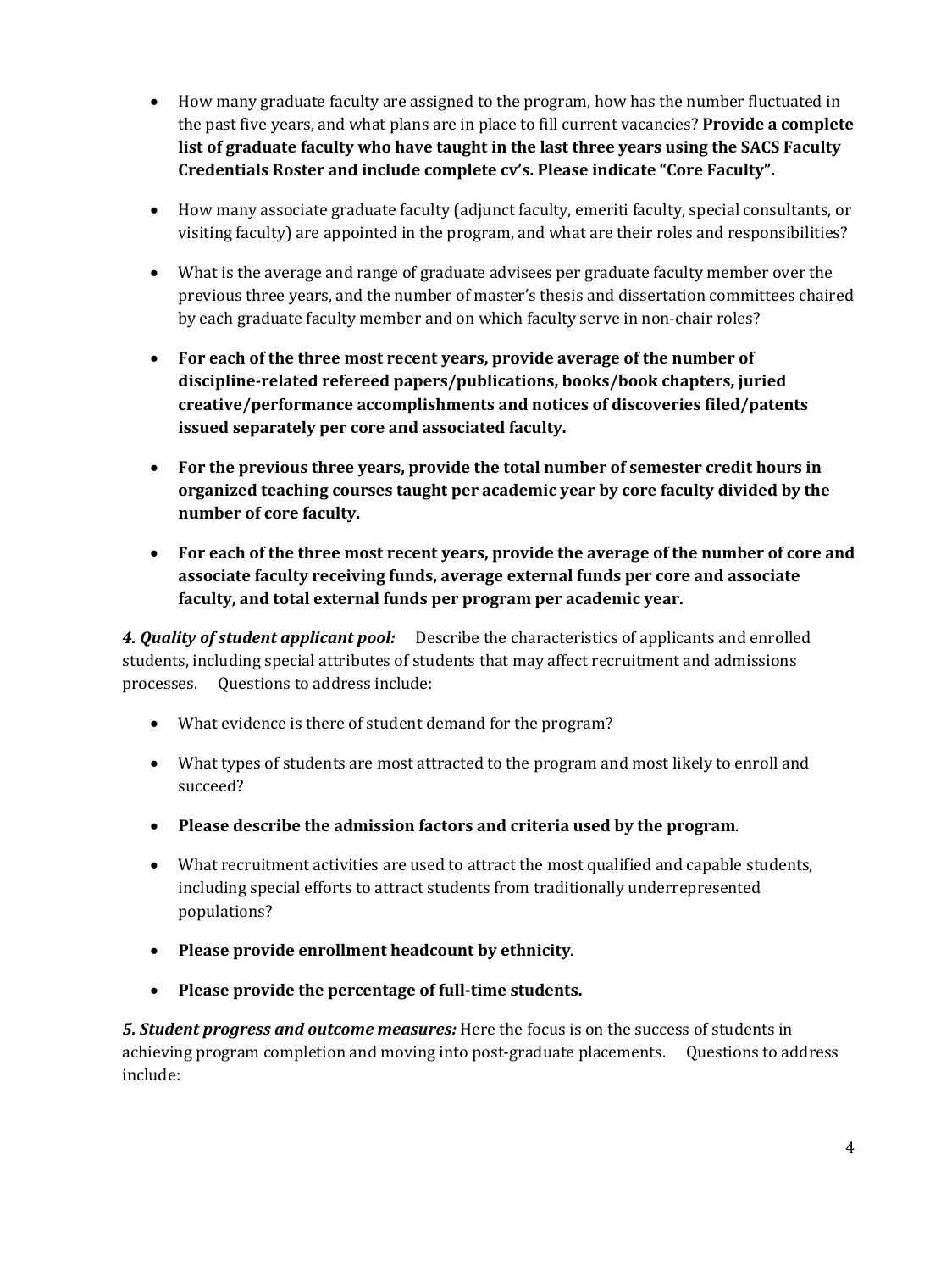- What procedures are in place to orient new students to the program, assign advisors, and assure success in the first semester of enrollment?
- **For each of the three most recent years, provide the average of the graduates' time to completion of the degree. How many students do not complete the degree within the prescribed time limits and why?**
- **Please provide the number of degrees per year for the three most recent years**.
- **Please provide the ten year graduation rate for each of the last three years for doctoral programs. Provide the five year graduation rate for each of the last three years for masters programs.**
- What are the sources and levels of financial support for students (including summers) and how does that support change as students move through the program? **For the prior year, please provide the number of full time students with at least \$1000 of annual support and the percentage of full time students receiving at least \$1000 of support.**
- **For those receiving financial support, please provide the average monetary institutional support provided per full-time graduate student for the prior year assistantships, scholarships, stipends, grants, and fellowships (does not include tuition or benefits or loans).**
- How are the responsibilities of teaching and research assistants integrated into program goals and the requirements for degree completion? How are teaching and research assistants prepared by the program for their duties? How are they monitored and assessed in their duties?
- What opportunities and expectations are there for students to participate in professional meetings and publication? **For the three most recent years, please provide the number of discipline-related refereed papers/publications, juried creative/performance accomplishments, book chapters, books, and external presentations per year by student FTE.**
- What awards or other recognitions have students received while enrolled or after graduation?
- **How successful are students seeking professional licensure/certification?**
- **What are the initial and subsequent employment placements of graduates? For each of the three most recent years, please provide the number and percent of graduates by year who are employed (including those continuing studies at a higher level), unemployed, underemployed, and number of graduates whose employment history is unknown.**
- How do current students and program alumni assess the quality and relevance of their graduate education experience? **An assessment by students and alumni is required.**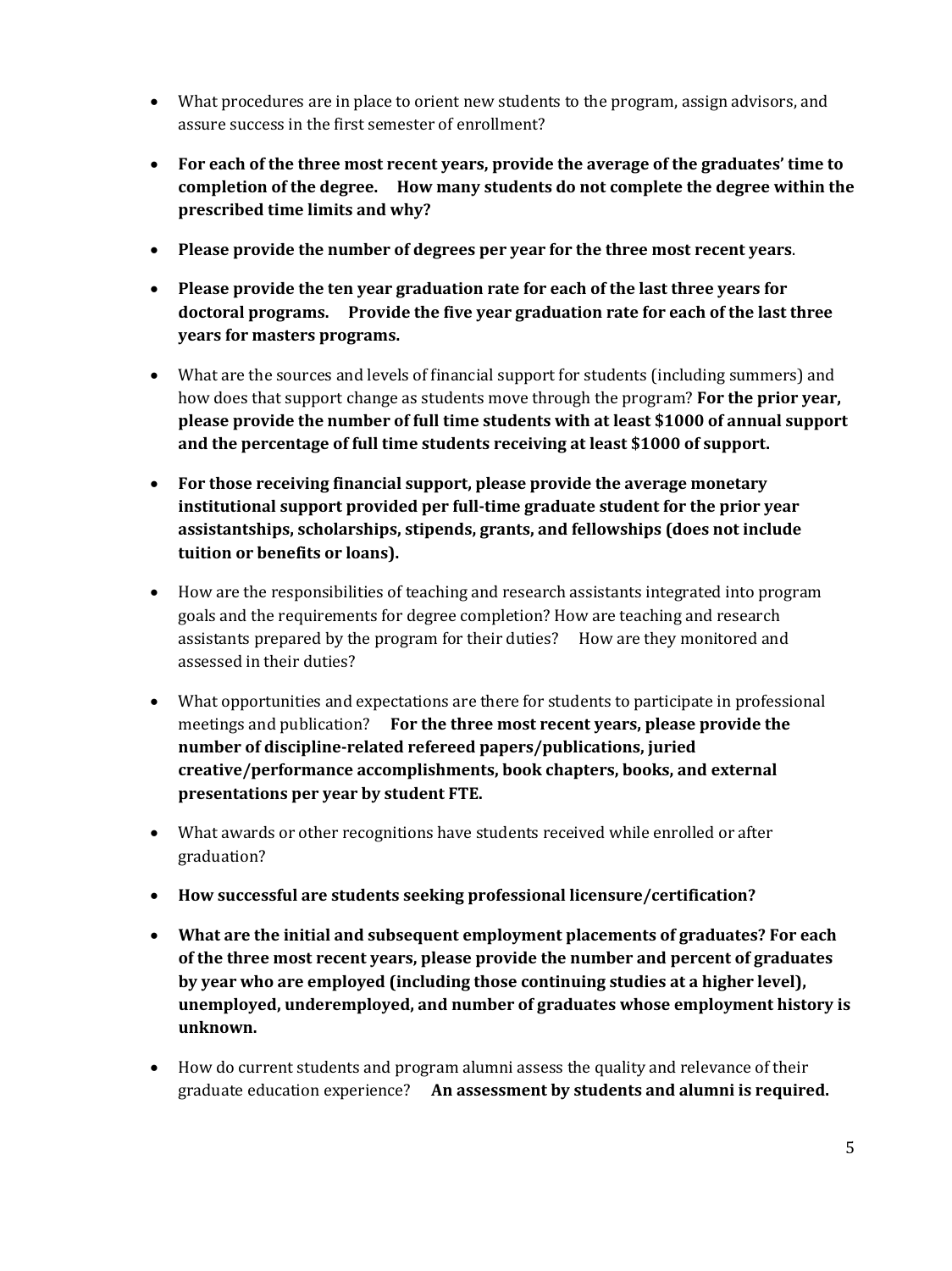# *6. Program Resources and Facilities:*

- What are the financial resources available to the program?
- What are the on-campus and off-campus facilities used to support the graduate program (classroom space, laboratory space, and faculty and student office space, computer networks) as well as faculty for their research and scholarly activity?
- How adequate are those facilities to achieving program goals?
- What library resources are used by the graduate program and are they adequate? (The self-study committee should consult with the appropriate University librarian before preparing this section of the report and should reflect the librarian's input in the self-study report).

# *7. Other measures of quality determined by the program, such as:*

- national rankings and/or ratings
- extramural (state, national or foundation) programmatic support
- appointment of postdoctoral students
- significant outreach and/or public service activities related to graduate education
- external fellowships and awards given to faculty and students by disciplinary and/or professional associations
- special seminars or symposia offered by the program

# *8. Administration*

The self study should describe the administration of the program. Issues to be included are:

- Relationship of the program to its college or school and to the Graduate School.
- Administrative infrastructure including support staff.
- Significant issues in the administration of the program.

#### *9. Self-assessment:*

The final section of the self-study is the self assessment *by the faculty* of the program's strengths and areas for improvement. Based on the data collected, as well as other sources of judgment, program faculty will address three questions in this analysis:

- What characteristics of the program should be maintained?
- What characteristics of the program should be ended?
- What characteristics of the program should be changed?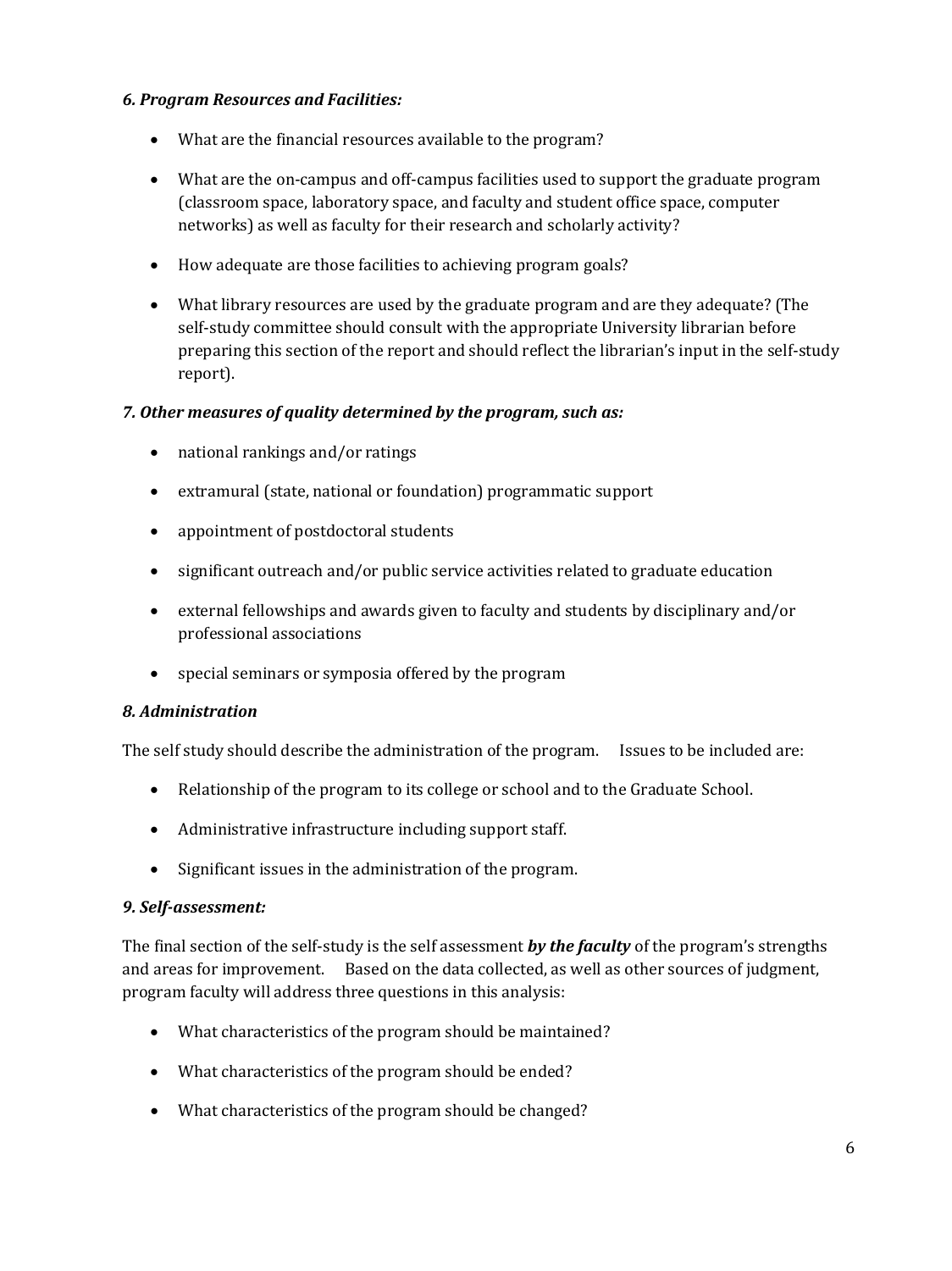The answers to these questions will then lead to an action plan that sets goals and objectives with specific timelines. If major changes are anticipated, the needed resources and their potential sources should be identified.

# *10. Appendices:*

- Sample programs of study
- Faculty Roster and Faculty CV's
- Faculty Teaching Assignments (for each faculty member courses taught, credit and contact hours per semester for most recent three-year period)
- Program Handbook
- Thesis/dissertation titles for past three years

**A note on format:** The format guidelines presented above are not intended to be either exhaustive or limiting. Individual programs should emphasize those specific areas that are most appropriate and present the information in ways that reflect program standards and priorities. The self-study will be most useful if it is concise, complete, well-organized, and reflective of the particular mission of the program under review.

**A note on standards of quality:** The Graduate School has not established a university-wide set of standards applicable to all master's and doctoral programs. Rather, we have delineated a range of indicators we believe should be used as benchmarks in any assessment of program quality. The interpretation of those indicators and the setting of benchmark standards is the responsibility of individual programs, which will draw on disciplinary standards and established best practices. It is program faculty and peers who will analyze the collected data and make the appropriate judgments regarding overall quality and areas for improvement.

# **Submission**

One copy of the self-study is to be submitted to the provost, the dean of the college or school, and the Dean of the Graduate school on or before November 1 of the academic year in which a program is to be reviewed. The dean of the college or school may also provide an assessment of program and its self study. The program and dean of the college or school will meet with the Graduate Council to discuss the self study promptly. If any revisions are found necessary, the program will complete these revisions by December 1. The self study will be forwarded to the external examiners on December 1.

# **The External Review**

The external examiners' panel will be identified in the early of fall of the academic year of the review. The panel will consist of at least three members for doctoral programs and two for masters only programs—all senior faculty members from other universities with recognized expertise in the appropriate discipline or field – one chosen by the department, one by the dean or school, and one by the provost for doctoral programs and one senior faculty member from another university chosen by the department and one by the provost for masters programs. The external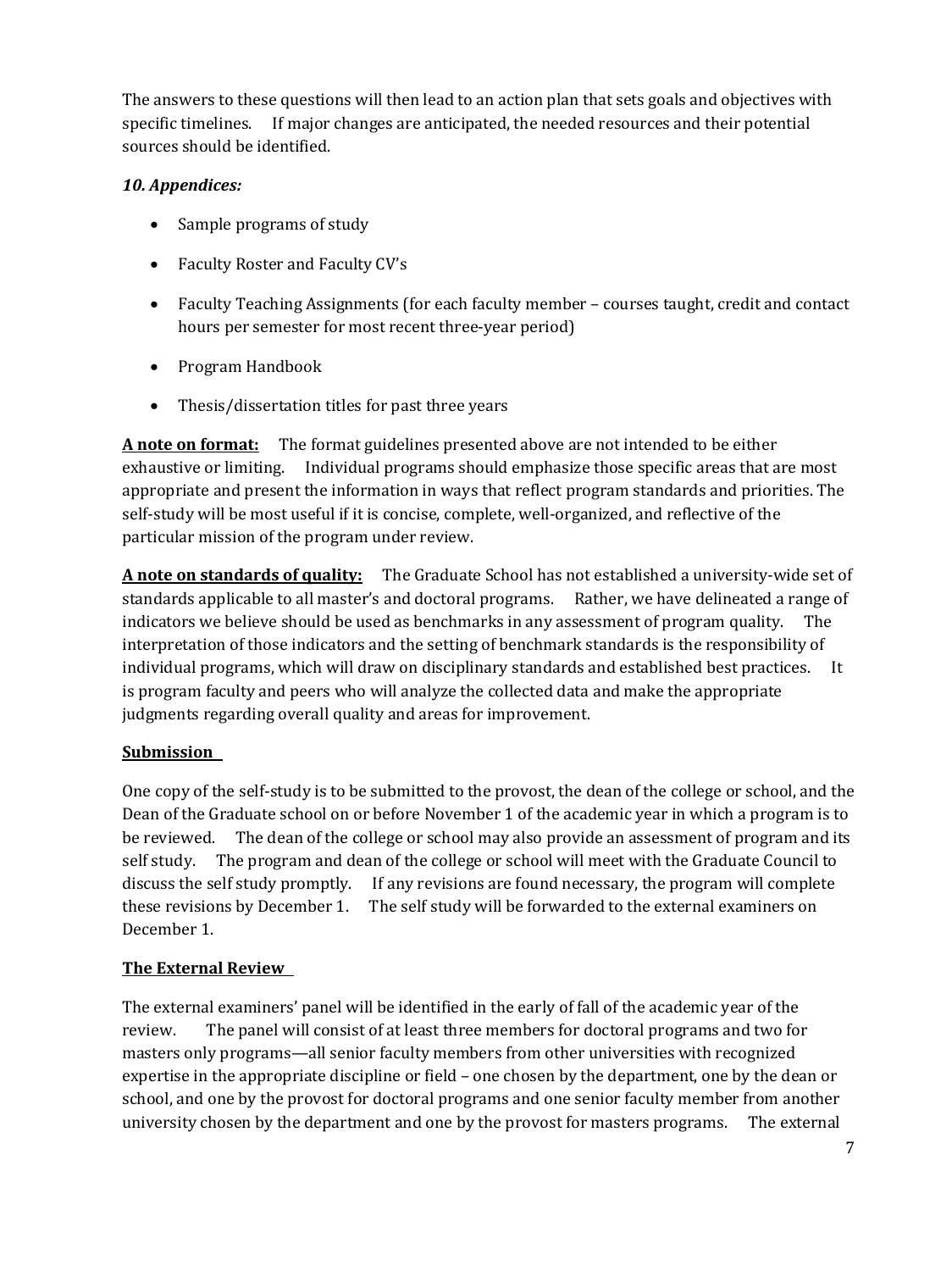review will be scheduled by the Graduate School in consultation with the program under review. It will typically take place early in the spring semester. The agenda of the external review panel will generally include:

- Initial meeting with the department chair, graduate program coordinator, school/college dean, and dean of the Graduate School to discuss the self-study and orient the panel to the program as well as the schedule
- Meetings with graduate faculty in the program
- Meetings with graduate students and selected graduate alumni/ae
- Meeting with the provost and associate provost
- Meeting with the university librarian
- Tour of program facilities
- Meeting with the school/college dean and graduate dean
- Exit interview with the department chair, graduate program coordinator, school/college dean, Dean of the Graduate School, associate provost, and the provost.

At the conclusion of the visit, the panel will submit a report within two to three weeks, addressed to the program faculty and copied to the school/college dean, the dean of the Graduate School, and the provost. The report will be organized around the following questions:

- 1. To what extent is this program central to the mission of the Texas Southern University and the school or college and department where it is located? What changes would be necessary to increase the program's centrality?
- 2. What is the quality of the program's curriculum with respect to scope, depth, currency, and student requirements for degree completion? What changes would be necessary to improve the current level of quality?
- 3. What is the quality of the program's faculty with respect to teaching and advising effectiveness, scholarly or creative productivity, impact on the discipline or field, and external recognition? What changes would be necessary to improve the current level of quality?
- 4. What is the quality of the program's students with respect to academic qualifications, diversity, and success after graduation? What changes would be necessary to improve the current level of quality?
- 5. What is the quality of the program's resources with respect to its teaching, research, and service obligations? What changes would be necessary to improve the current level of quality?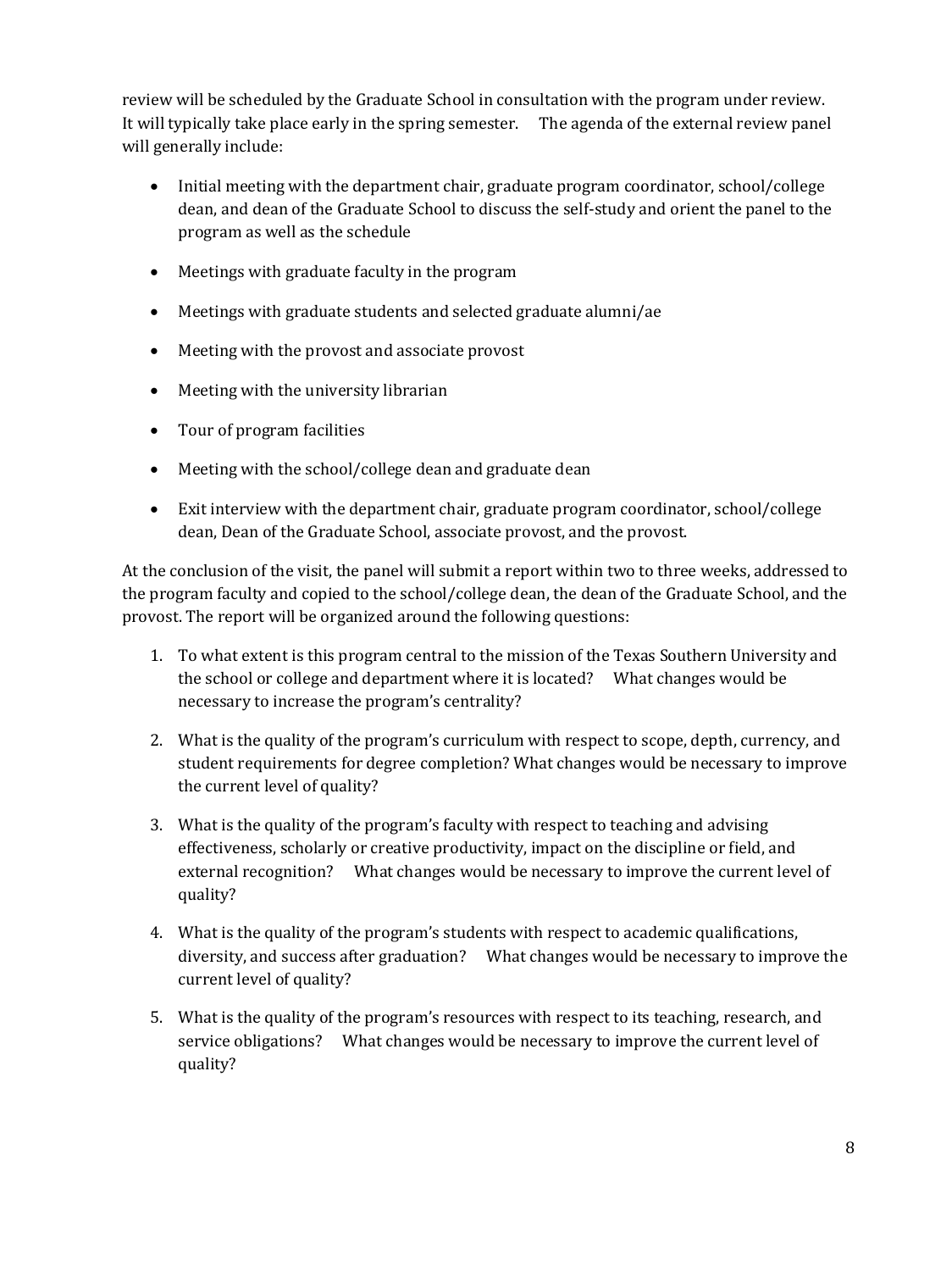- 6. Is the demand for this program on the part of a) prospective students and b) postgraduate placements indicative of a high quality program with social utility? How is the current level of demand likely to change in the next three to five years?
- 7. Are action plans clear, appropriate, and feasible? Does the panel have recommendations for changes in the plans?

## **Final Assessment**

Within two weeks after receiving the report, the program faculty may write a response or rejoinder, addressed to the dean of the college or school and the Dean of the Graduate School, to correct errors of fact or offer alternative interpretations. The two deans in consultation will forward the report and any addendum from the department together with their comments to the associate provost and provost. Within thirty days the provost will convene a meeting of the program chair, the dean of the college or school, the Dean of the Graduate School, and the assistant provost for Institutional Assessment, Effectiveness, and Planning to discuss the findings and action plans. After the meeting, the provost will provide a written response to the chair and faculty of the program with copies to the dean of the college or school and the Dean of the Graduate School confirming the action plans proposed, directing additional steps for improvement as necessary, or directing the orderly closure of the program. One year after the external review, the program will document its progress on the action plans, and the provost will convene a meeting of the program chair, dean of the college or school, Dean of the Graduate School, and the associate provost to review progress on the action plans for improvement.

### **Applicability**

These policies and procedures apply to all graduate degree programs offered by the Texas Southern University.

#### **Addendum for Professionally Accredited Programs**

For those professional graduate programs that choose to seek accreditation from external associations, the process for graduate program review will be modified in the following ways:

In general, graduate program review will occur in the year *following* the completion of the external accreditation process.

The self-study prepared for the accrediting agency will serve as the internal self-study for the program review process. In some cases, supplemental material may be requested if the self-study does not address critical benchmarks required by "Guidelines for Self-Study." It is assumed that the need for supplemental materials will be relatively rare, given the comprehensive nature of the accreditation review process.

At the beginning of the academic year in which the graduate program review process is to occur, the program will submit to the provost, dean of the college or school, and the Graduate School a) the self-study prepared for the accrediting agency; b) the final report of the accrediting agency, including the determination of compliance with standards, official comments on program strengths and weaknesses, the final determination on continuing accreditation, and any materials written by